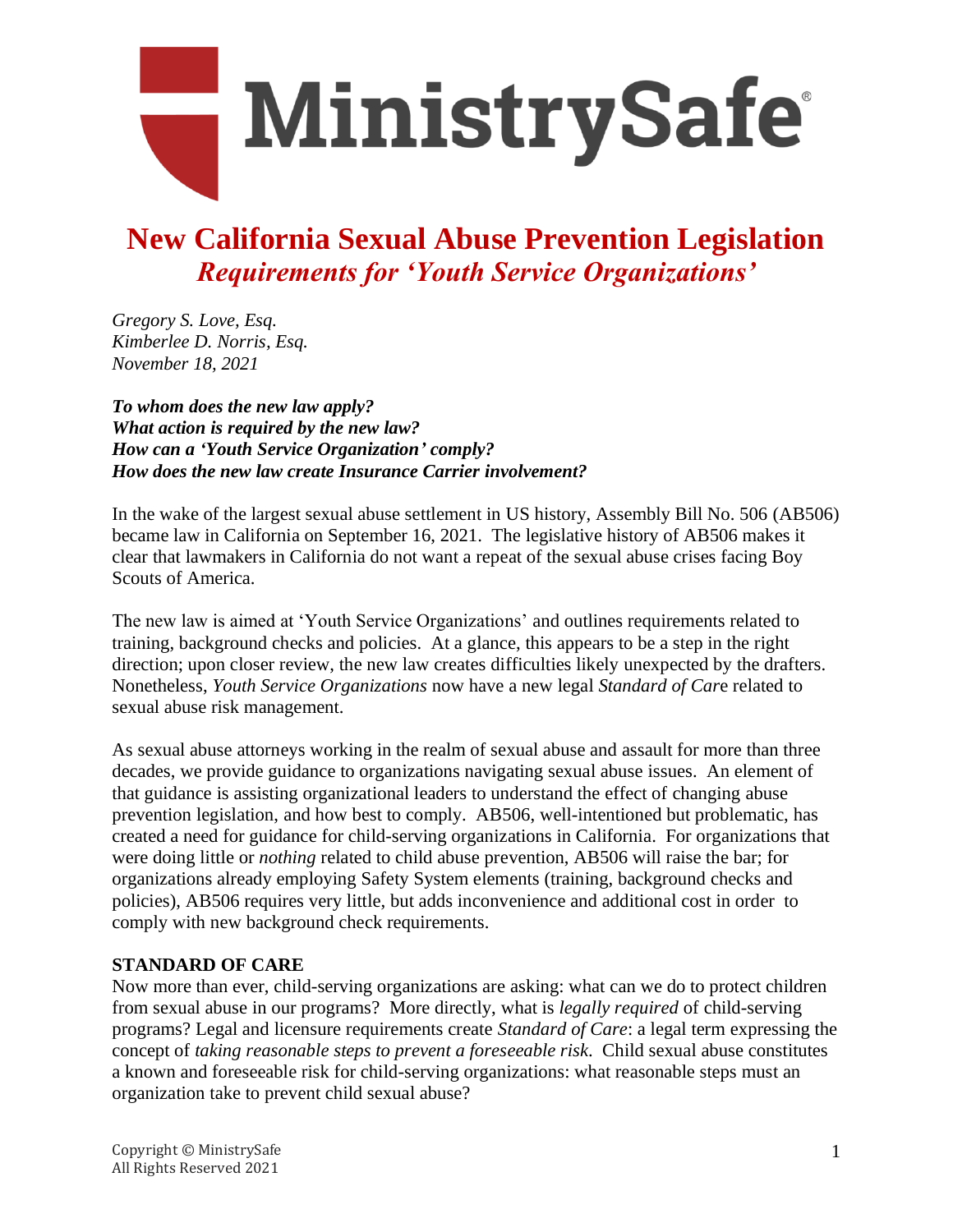In essence, every child-serving organization must implement an effective Safety System that takes into account the type of services provided and the populations served; some programs present higher risks than others.

Standard of Care develops over time as specific risks are better understood. Standard of Care (or what is 'reasonable') can be impacted or influenced by licensure requirements and legislation. With respect to child sexual abuse risk, 'reasonable' action steps include a combination of training, screening, background checks, policies and a system for record keeping. Each of these necessary elements vary depending on the type of organization, populations served, facility and the type of programs or services offered.

#### **AB506 Establishes a New Standard of Care**

Though all *Youth Service Organizations* have been required to take reasonable steps to address the known risk of child sexual abuse in the past, AB506 provides Standard of Care refinement and definition. All Youth Service Organizations in California should have an effective Safety System currently in place, requiring (1) training, (2) background checks and (3) policies: AB506 promulgates specific requirements related to each of these Safety System elements. Unfortunately, the attempt at refinement has created some confusion and difficulty.

#### **ANALYSIS OF THE NEW LAW – TEXT**

Sexual abuse allegations, lawsuits and settlements continue to dominate headlines in the media. State lawmakers in California responded with Assembly Bill 506. AB506 is not a stand-alone piece of legislation; it is an amendment to existing legislation. More specifically, AB506 becomes law as *Section 18975* within *Chapter 2.9 Youth Service Organizations*, which falls under *Division 8 of the Business and Professions Code*.

The Legislative Counsel's Digest provides a summary of the new law, as follows:

*This bill would require an administrator, employee, or regular volunteer, as defined, of a youth service organization, as defined, to complete child abuse and neglect reporting training, as specified. The bill would require an administrator, employee, or regular volunteer of a youth service organization to undergo a background check, as specified. The bill would require a youth service organization to develop and implement child abuse prevention policies and procedures that, among other things, ensure the reporting of suspected incidents of child abuse to persons or entities outside of the organization.*

Unfortunately, child-serving organizations required to comply with the new law do not have the luxury of relying on the Digest description. The law is technical, not anecdotal; it requires a precise understanding of what is required to comply with this new Standard of Care in the state of California. The new Section 18975 provides as follows:

#### **Division 8 Business and Professions Code Chapter 2.9 Youth Service Organizations Section 18975.**

(*a) An administrator, employee, or regular volunteer of a youth service organization shall complete training in child abuse and neglect identification and training in child abuse and neglect reporting. The training requirement may be met by completing the online mandated reporter training provided by the Office of Child Abuse Prevention in the State Department of Social Services.*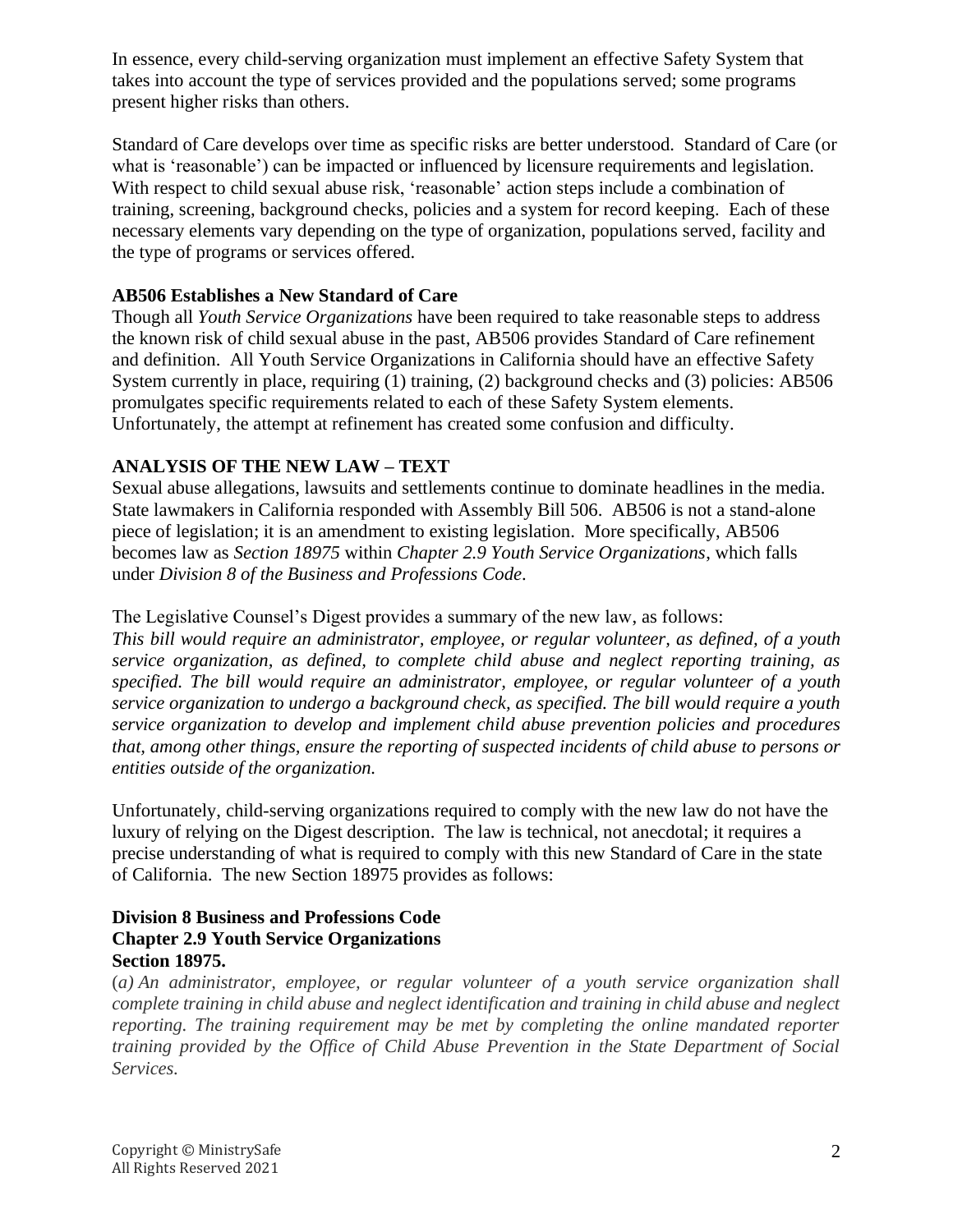*(b) An administrator, employee, or regular volunteer of a youth service organization shall undergo a background check pursuant to Section 11105.3 of the Penal Code to identify and exclude any persons with a history of child abuse.*

*(c) A youth service organization shall develop and implement child abuse prevention policies and procedures, including, but not limited to, both of the following:*

*(1) Policies to ensure the reporting of suspected incidents of child abuse to persons or entities outside of the organization, including the reporting required pursuant to Section 11165.9 of the Penal Code.*

*(2) Policies requiring, to the greatest extent possible, the presence of at least two mandated reporters whenever administrators, employees, or volunteers are in contact with, or supervising, children.*

*(d) Before writing liability insurance for a youth service organization in this state, an insurer may request information demonstrating compliance with this section from the youth service organization as a part of the insurer's loss control program.*

*(e) For purposes of this section:*

*(1) "Regular volunteer" means a volunteer with the youth service organization who is 18 years of age or older and who has direct contact with, or supervision of, children for more than 16 hours per month or 32 hours per year.*

*(2) "Youth service organization" means an organization that employs or utilizes the services of persons who, due to their relationship with the organization, are mandated reporters pursuant to paragraph (7) of subdivision (a) of Section 11165.7 of the Penal Code.*

#### **WHO IS IMPACTED BY AB506**

AB506 creates a Standard of Care for *Youth Service Organizations* in California. Who fits this description under the new law? Unfortunately, the new law is unclear; in fact, the definition is somewhat circular.

AB506 defines a *Youth Service Organization* relying on Paragraph 7 of California's Penal Code Section 11165.7(a), which provides a list of mandated reporters of child abuse and maltreatment. Paragraph 7 identifies the following person(s) as mandated reporters in California:

*Paragraph 7. An administrator or employee of a public or private youth center, youth recreation program, or youth organization.*

#### **Youth Service Organizations Defined**

Section 18975(e)(2) defines a *Youth Service Organization* as follows:

*"Youth service organization" means an organization that employs or utilizes the services of persons who, due to their relationship with the organization, are mandated reporters pursuant to paragraph (7) of subdivision (a) of Section 11165.7 of the Penal Code.*

A *Youth Service Organization* is defined as an organization that utilizes the services of an individual described in Paragraph 7. Following the logic of that construct, a *Youth Service Organization* is defined as *an organization that utilizes a person from a youth organization*.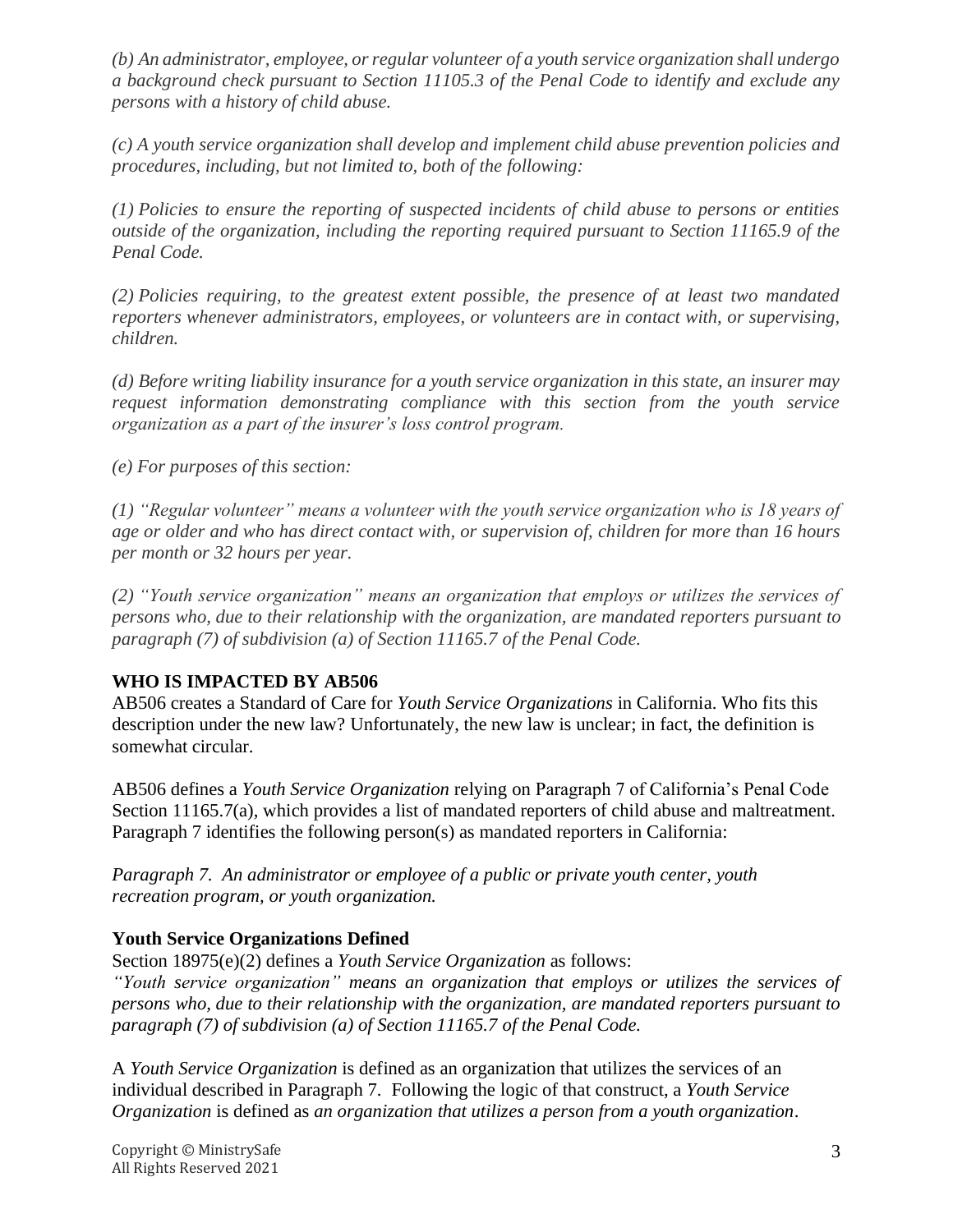#### **Broad Interpretation**

Clearly, this definition lacks clarity. How, then, should a child-serving organization respond? When interpreting legislation intended to protect children, best practice is to interpret the law broadly, giving the definition an *inclusive* meaning or construction, rather than restrictive. If an organization provides services to children – in a broad sense – assume that the legislation applies to that organization. Until the legislation is modified or refined, churches, scouting programs, camps, youth sport organizations, mentoring programs and similar child-serving organizations should take note.

#### **NEW TRAINING REQUIREMENT**

Prior to this legislation, effective training should already be a component of a necessary Safety System for organizations serving youth; AB506 adds additional training topics through an indirect reference to an existing California training.

The new law requires Youth Service Organizations to provide training in *child abuse and neglect identification* and *reporting*. Though AB506 does not provide specific guidance (list of topics, length of training, delivered live or online, frequency of retraining, requirement of a quiz, record keeping process, etc.), it does note that organizations **may** utilize the mandated reporter training provided by the Office of Child Abuse Prevention in the State Department of Social Services. Though not required, the reference to the SDSS mandated reporter training provides *some* guidance concerning topics that should be covered – particularly related to reporting requirements.

#### **How to Comply with AB506's Training Requirement**

Clearly, requiring staff members and volunteers complete the SDSS mandated reporter training – *four hours in length –* is an option. The SDSS training provides information about the California child welfare system, forms of maltreatment (sexual abuse, physical abuse, neglect, bullying, emotional abuse), as well as the California reporting requirements. Unfortunately, SDSS provides no online system allowing an organization to send, track, refresh or manage training.

Though not emphasized in AB506 or the SDSS mandated reporter training, training that equips staff members and volunteers to recognize the *grooming process of the offender* and *common grooming behaviors* is key for understanding, identifying and preventing child sexual abuse. *Learn more about MinistrySafe's [Child Abuse Prevention Training.](https://ms.ministrysafe.com/newtrainings/)*

#### **NEW BACKGROUND CHECK REQUIREMENT**

Like training, criminal background check requirements aren't new to any discussion of sexual abuse risk in Youth Service Organizations. Currently, the majority of Youth Service Organizations rely on third-party vendors to provide background check services. Background check providers offer a variety of search package parameters to gather and compile records, including municipal, county, state, federal, civil and driving records. Youth Service Organizations can choose a background check provider based on pricing, online ease-of-use, integration into existing software or other factors.

Background check providers offer critical services to Youth Service Organizations, facilitating convenient access to criminal (and other) records, providing the ability to order, review, archive and refresh background checks online. In short, the demand for background information has led to the creation of various background check platforms and systems to accommodate the needs of Youth Service Organizations.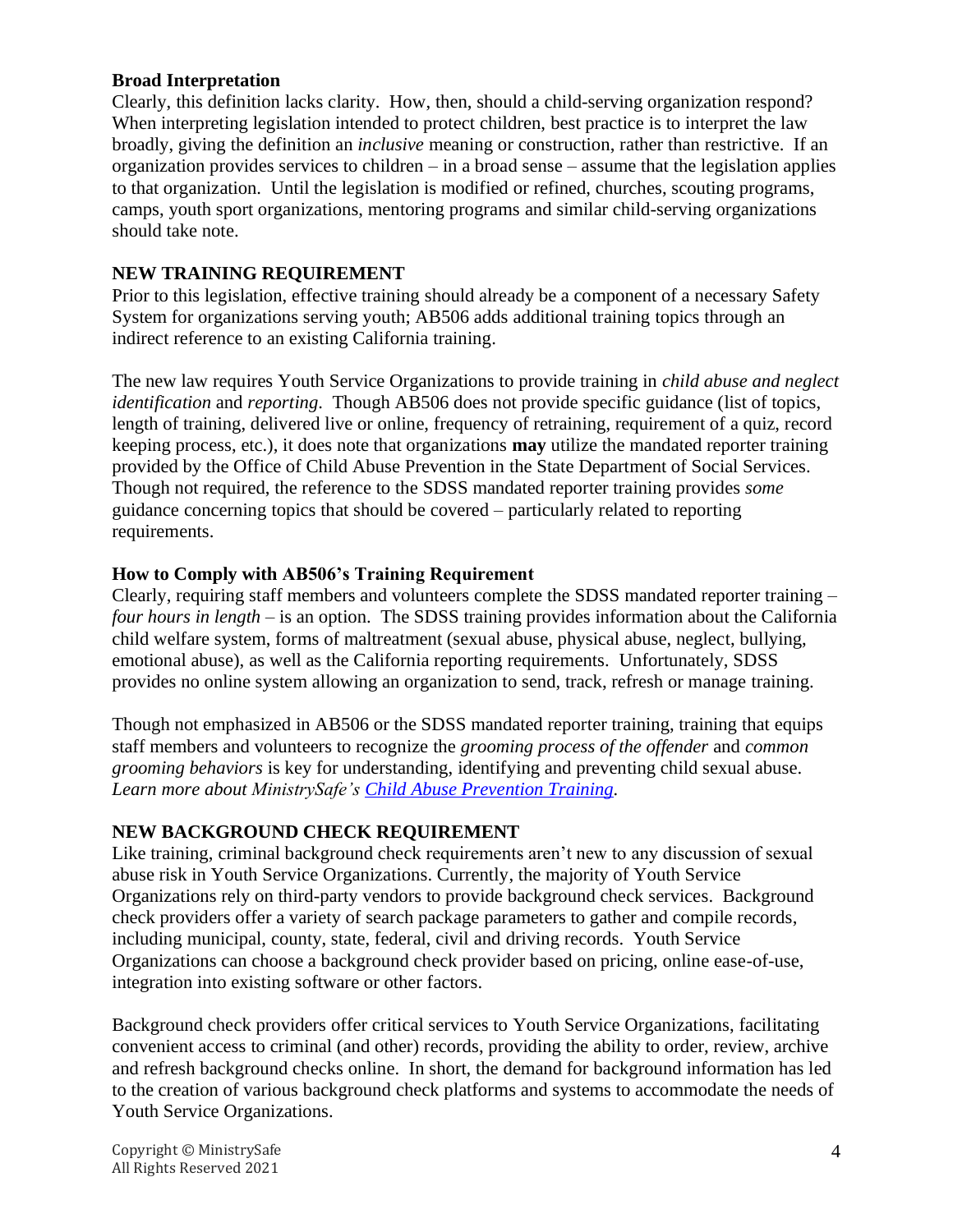AB506 promulgates requirements that will significantly impact the services that background check providers currently offer to Youth Service Organizations. The new law, requiring an unautomated process that involves fingerprinting, cannot currently be provided by existing background check providers. These new requirements, assuming they stand, will require administrators and applicants to become *far* more involved in the background check process.

#### **AB506 Background Check Requirement**

Section 18975(b) provides as follows:

*(b) An administrator, employee, or regular volunteer of a youth service organization shall undergo a background check pursuant to Section 11105.3 of the Penal Code to identify and exclude any persons with a history of child abuse.*

Youth Service Organizations are now required to perform a background check on all administrators, employees and volunteers *pursuant to Section 11105.3 of the Penal Code.*  What does this require?

A highlighted version of Section 11105.3 of the Penal Code is attached hereto as Appendix A. Briefly, the background check required by the new law includes the following: (a) the employer makes a request for all convictions or arrests pending adjudication from the California Department of Justice; and

(b) the request must include the applicant's fingerprints and shall be made through the use of a form approved by the California Department of Justice.

This new requirement creates *serious* challenges for Youth Service Organizations – likely not anticipated by the California legislature.

#### **Youth Service Organizations** *Shall*

Section 11105.3 of the Penal Code gives employers the option to seek records through the California Department of Justice – the employer 'may' make a request. AB506 clearly indicates that Youth Service Organizations must seek records through the California Department of Justice: *Youth Service Organizations 'shall' make a request through the California Department of Justice.*

#### **Pre-AB506 Background Check Process**

Prior to AB506, most Youth Service Organizations performed background checks on paid staff and volunteers by relying on private background check providers. In so doing, organizations enjoyed the automated process of initiating a background check through an online dashboard that allows an administrator to easily request a depth or level of search. The automated process sends an email to the applicant, who populates the necessary information requested in an online format, e-signs the form and electronically submits the completed and signed form. The e-signed form is received by the background check provider who compiles the available criminal history, provided to the organization electronically. All steps in the process are set up to provide convenience to the organization AND the applicant, while complying with the Fair Credit Reporting Act (FCRA) and California law.

The Section 11105.3 search required by AB506 presents several new challenges.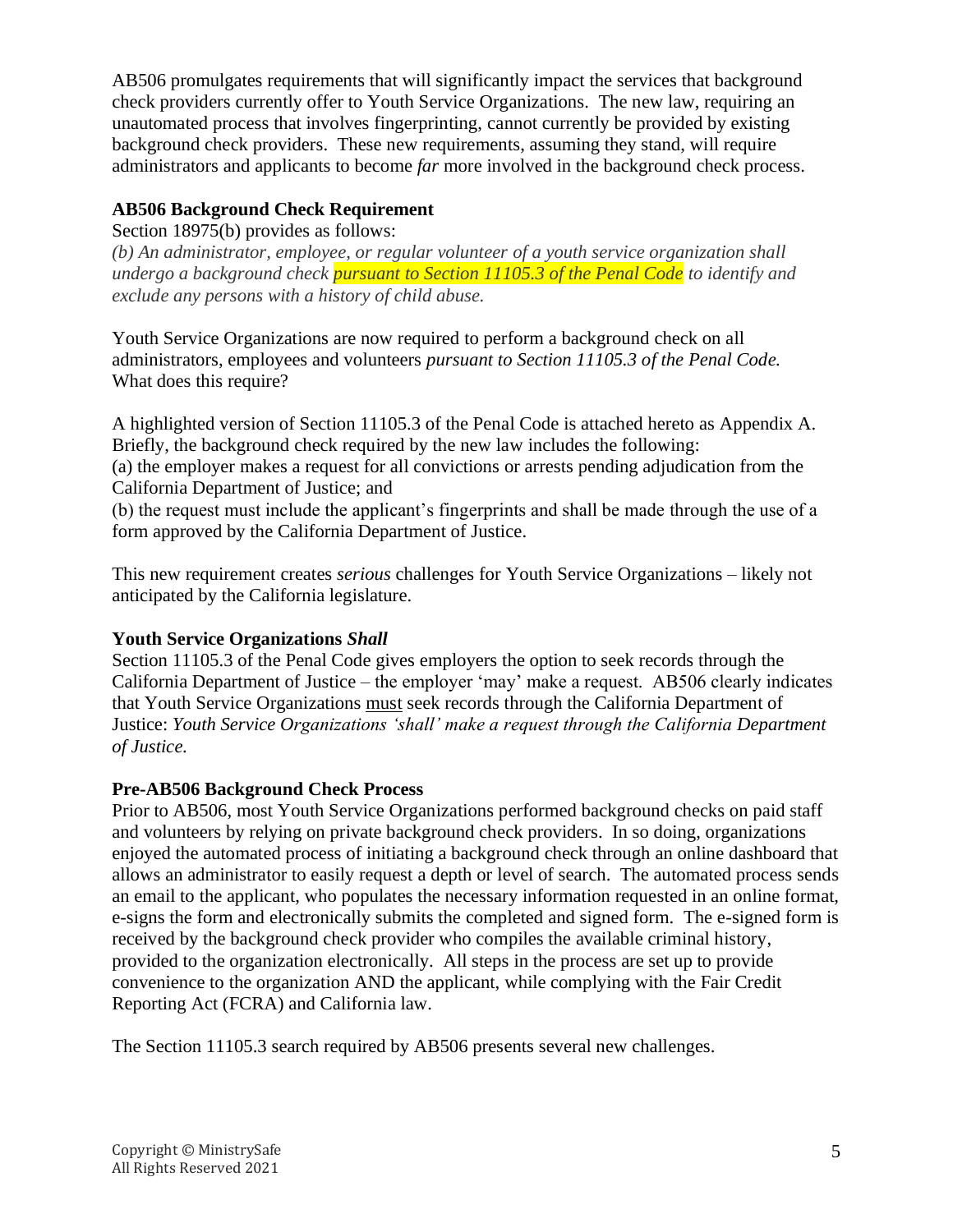#### **Challenge One – No Integrated System**

Given the advancement of technology, software and online management systems, Youth Service Organizations are working with background check interfaces which create ease of use. Some Youth Service Organizations have integrated systems for human resources, staffing, payroll, registration, online training, reference checks and background checks.

Neither the Live Scan process nor the Section 11105.3 search is automated in such a way that organizations can integrated the newly required background check into existing management software.

#### **Challenge Two – Applicant Involvement**

At present, the background check process involves very little effort on the part of the applicant; simply fill out an online form, e-sign and electronically submit. The Section 11105.3 search involves a process that places additional burdens on the applicant. To access records through the California Department of Justice through a Section 11105.3 search, one must use the approved form (see attached form – Appendix B) and secure the applicant's fingerprints. In California, the required fingerprinting process involves a system called Live Scan.

The organization would first register with the California Department of Justice (DOJ), then keep blank fingerprinting forms with the organization's designation on each form, such that resulting records could be reported back to the submitting organization. The applicant would be required to take the fingerprinting form to a Live Scan location, where the applicant would be fingerprinted and the form uploaded to Live Scan for the search to be initiated.

Required applicant involvement under AB506 will be a significant departure from *existing background check processes.*

#### **Challenge Three – Cost**

Currently, the cost for a criminal background check depends on the depth of the search and associated fees (i.e., motor vehicle records fee, etc.). The cost for a background check provided by a private background check service may be as low as \$10.00 per applicant, depending upon search parameters. The Section 11105.3 search will *cost more* and may *provide less* (see below).

The Section 11105.3 search depends upon fingerprinting. The 'rolling fee' (inking prints and affixing to the form) can range from \$20 to \$25 per person. To run the search, the there is a DOJ search fee of \$32 per person, with a total cost of \$62 to \$67 per person. Online statements stemming from DOJ materials indicate that the Section 11105.3 search is 'free for volunteers'; the 'free' aspect relates to the DOJ search fee *only*, not the rolling fee.

#### **Challenge Four – Fingerprinted Offenses Only**

Another challenge relates to the actual information available through the Section 11105.3 search. The Live Scan system is designed to match records through fingerprint data; the fingerprint is a far more reliable identification system. Unfortunately, the system searches only 'fingerprinted offenses'. Hence the problem: not all CA criminal records are *searchable* by fingerprint, and not all crimes in California *require* fingerprinting – therefore are not revealed by a Section 11105.3 search.

Though the Section 11105.3 search utilizes a more specific mechanism to confirm identity and therefore match records – the applicant's fingerprints – the subset of records available to be searched is much smaller.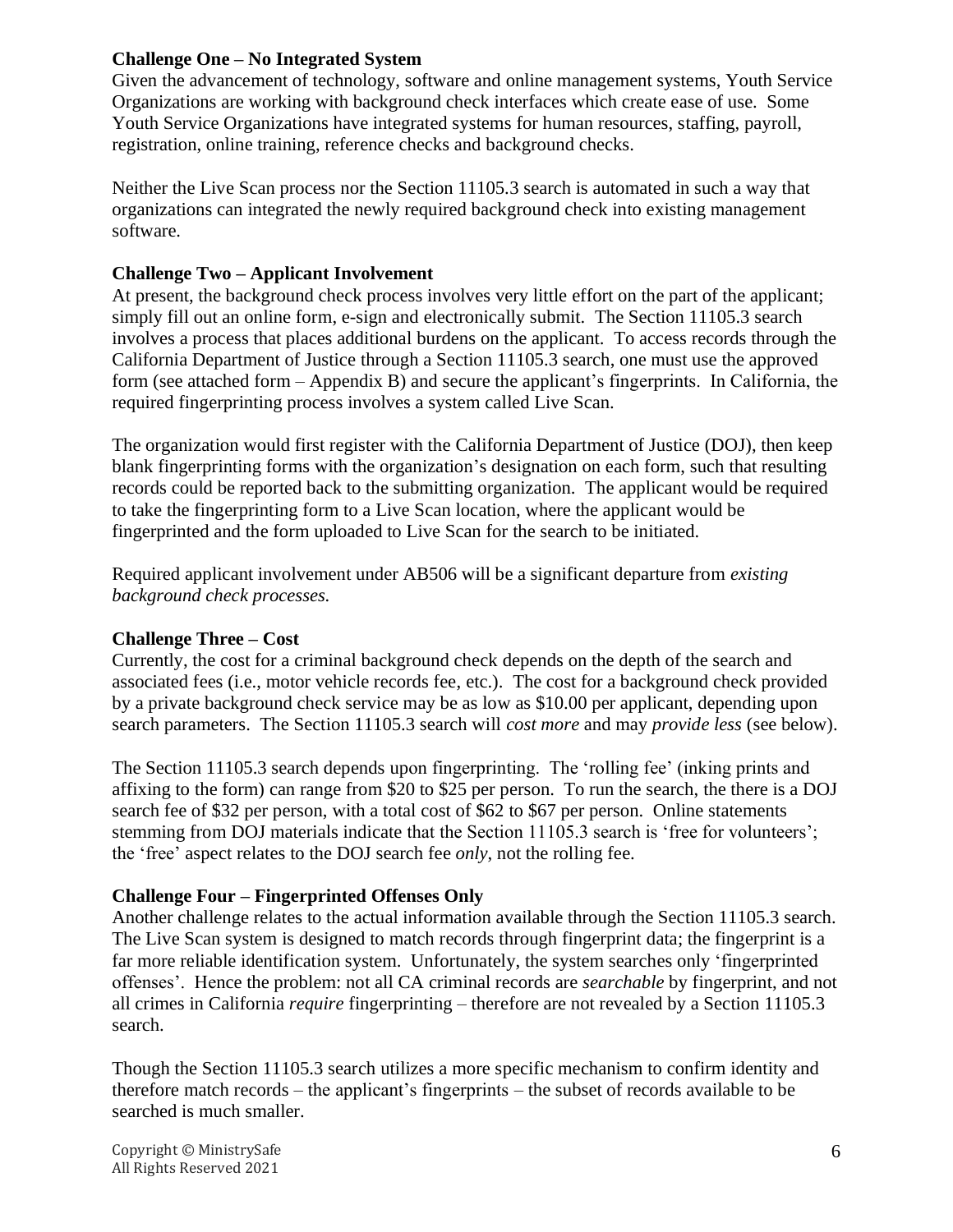#### **Challenge Five – No Records Outside California**

The Section 11105.3 search required by AB506 is limited to records maintained by the California Department of Justice, and will not return criminal records prosecuted *outside* the State of California. As an example, if convicted abuser Larry Nassar were paroled and chose to move to California, the Section 11105.3 search would not provide *any* information related to Nassar's criminal history in Michigan. Paying an additional \$15.00 and selecting the FBI check will broaden the search.

#### **Challenge Six – No Sex Offender Registry Search**

The purpose of the National Sex Offender Registry is to create a searchable system to determine whether an individual has been convicted of a 'registration offense' – a criminal offense that qualifies that individual for identification as a Registered Sexual Offender (RSO). The nationwide system is meant to ensure than a convicted sex offender cannot anonymously move to another state or jurisdiction and engage in similar criminal conduct.

The Section 11105.3 search required by AB506 is limited to the records maintained by the California Department of Justice, and will not search the sex offender registry in California (or any other state). Again, Larry Nassar would not be identified as a risk.

#### **Challenge Seven – Reliance on a Live Scan Technician**

A background check is an element of a child-serving organization's screening system for child protection purposes. A fundamental premise in child protection screening is this: *the best predictor of future behavior is past behavior.* Youth Service Organizations rely on applications, reference checks, interviews and criminal background checks to gather and evaluate an applicant's *past behavior*. Effective screening requires training, and proactive insurers must encourage Youth Service Organizations to train screening personnel to recognize high-risk indicators, thereby better protecting children in their care. Identifying high-risk indicators is not intuitive.

The Section 11105.3 search required by AB506 relies on the judgment of a Live Scan records processor. When the fingerprinting form is uploaded and the search process identifies a 'fingerprint offense' that matches the fingerprint of the applicant, the Live Scan tech decides whether that criminal offense information will be provided to the organization. It is unclear what training record-reviewing personnel at Live Scan have received.

To learn more about high-risk indicators for child protection screening purposes, view this excerpt of *[Skillful Screening Training](https://ms.ministrysafe.com/newtrainings/)*, provided by MinistrySafe.

#### **Challenge Eight – No Civil Records or Social Media**

At present, Youth Service Organizations can search a wide variety of searchable data from which an organization may identify an applicant with the wrong sexual motives, including civil records and social media searches. The Section 11105.3 search, however, is limited to records maintained by the California Department of Justice, which will not search civil filings or social media history.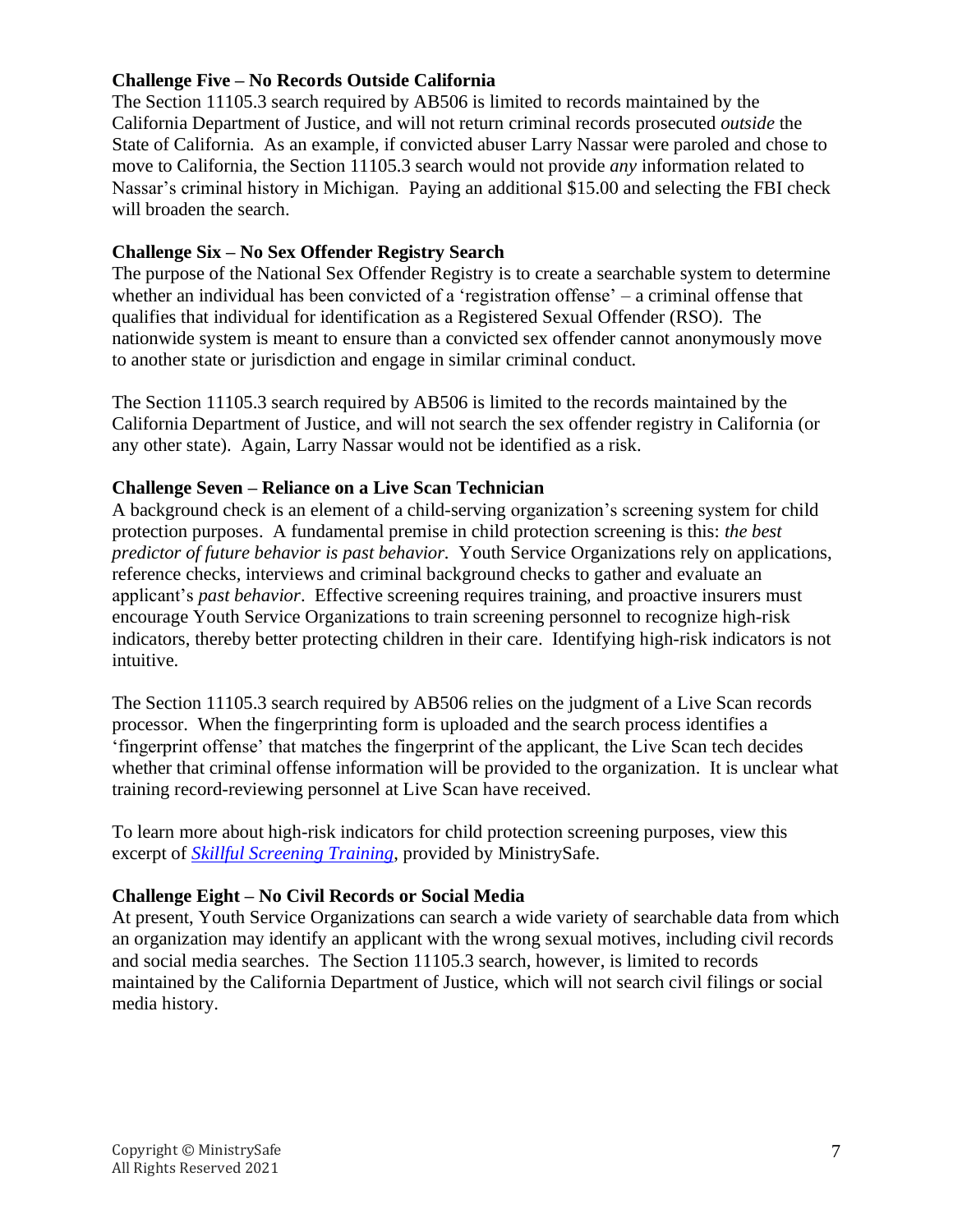#### **WILL AB506 'LOWER THE BAR'?**

Given that AB506 gives specific instruction regarding the Section 11105.3 search, most Youth Service Organizations will interpret the new requirement as the California legislature's expression of *current Standard of Care*: the reasonable steps necessary to address the risk of child sexual abuse. In actuality, Youth Service Organizations need *more* past criminal history data than that provided by the California Department of Justice *alone*. Sadly, the new provision may result in these organizations receiving *less* information about past convictions, rather than more: offenders who abused a child *outside the state of California* won't be revealed through a Section 11105.3 search *alone*.

The most basic search package provided by any private background check provider includes a national database search, examining an accumulation of records from *all* states and jurisdictions. Though imperfect, even this *basic* multistate database search allows an organization to gather applicant information from *outside* the state of California. Though deeper searches are recommended – especially for staff members and volunteers about whom the organization cannot afford to be wrong – the search must reach outside California.

#### **Unexpected Consequences**

By requiring the particular search identified by the new law, it is likely that many Youth Service Organizations will (1) struggle to comply with a new non-automated process; (2) experience budgetary challenges; (3) lose volunteers based on increased inconvenience; and (4) discontinue searches that would have revealed relevant past convictions from other jurisdictions. In short: more difficulty resulting in less information – thereby increasing risk – while *discouraging* volunteers.

#### **Recommended Action**

Notwithstanding AB506, Standard of Care related to criminal background checks for Youth Service Organizations is this: *organizations must make a reasonable effort to obtain an applicant's relevant past criminal history*. To do so, Youth Service Organizations must go beyond the Section 11105.3 search. In this context, *reasonable effort* includes undertaking a nationwide database search, a sex offender registry search, and perhaps more – depending on the position and the populations served (i.e., social media history, federal search, county searches etc.).

In other words, California Youth Service Organizations should not stop existing child protection efforts – so long as they are *reasonable* efforts – and complete the Section 11105.3 search alone; *Youth Service Organizations should do both*. Perhaps the California legislature will amend or refine Section 18975(b) to address the challenges above. Until then, Youth Service Organizations in California have yet another task to perform related to applicant past criminal history.

#### **NEW POLICIES & PROCEEDURES REQUIREMENT**

Like training and background checks, every Youth Service Organization should have existing policies designed to prevent and correctly respond to child sexual abuse. Policies should include the *two-adult rule*, requiring the presence of two trained and screened adults, and defined reporting requirements. AB506 now *requires* these policy provisions.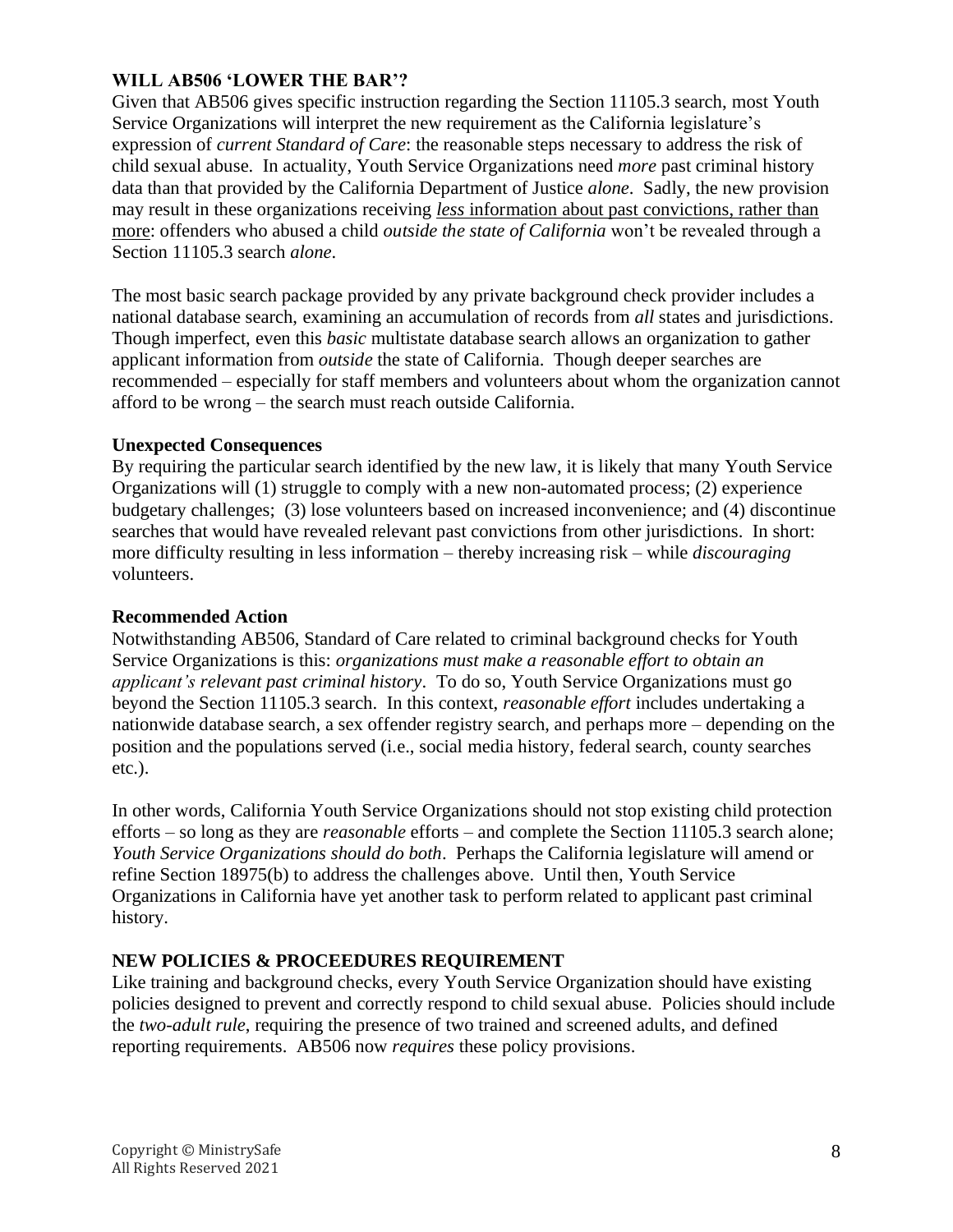#### **Required Policy Provisions**

#### Section 18975(c) provides as follows:

*(c) A youth service organization shall develop and implement child abuse prevention policies and procedures, including, but not limited to, both of the following:*

 *(1) Policies to ensure the reporting of suspected incidents of child abuse to persons or entities outside of the organization, including the reporting required pursuant to Section 11165.9 of the Penal Code.*

 *(2) Policies requiring, to the greatest extent possible, the presence of at least two mandated reporters whenever administrators, employees, or volunteers are in contact with, or supervising, children.*

#### **Application is Straight-Forward**

Section 18975(c) is straightforward and clear. Given that Section 18975(a) broadly defines Youth Service Organizations and requires training concerning California reporting requirements and process, compliance is not complicated. In fact, all Youth Service Organizations should *already* have these policies in place under Standard of Care requirements prior to AB506.

#### **POLICIES & TRAINING SHOULD NOT BE LIMITED TO AB506**

Under the new law, child abuse prevention policies and procedures should *include, but not be limited to* the two-adult-rule and a requirement to report abuse. In reality, policies and procedures must go beyond these basics to properly protect youth served by child-serving organizations.

Any Youth Service Organization's policies and procedures should be rooted in an understanding of the *Offender's grooming process* – the process through which an offender prepares a targeted child (and the child's gatekeepers) for *trusted time alone* and inappropriate sexual interaction. The grooming process of the offender unfolds differently depending on the age and gender of children served, the type of program, the facility or physical plant and services provided. Because the grooming process varies, specific policy provisions must adjust. For example, if a program serves middle school boys, policies should directly address horseplay, wrestling, pornography, sexual topics, forms of electronic communication, drugs and alcohol. If a program serves teen-aged girls, policies must directly address forms of electronic communication, social media, and sexual topics or requests for photos or video. A program serving very young children must promulgate very direct policies defining appropriate (and inappropriate) forms of touch – especially *playful touch* such as tickling or wrestling – as well as bathroom and potty-training policies.

Because effective policies are rooted in the *Offender's grooming process*, staff members and volunteers must receive training consistent with the type of service provided and the population served. Effective training *must* include information about the offender's grooming process and *common grooming behaviors*. Training gives staff members and volunteers the *why* behind policy; corresponding policies address *behavior*, and can be easily expressed, understood and followed.

Effective training goes beyond identifying indicators of abuse and neglect – *after abuse has occurred*. This limited training is *reactive*, rather than *proactive*. Proactive training, coupled with corresponding policy provisions, arms workers with training and direction that support *preventative* child safety efforts. The bottom line: child-serving organizations must equip staff members to prevent child abuse and neglect, not simply recognize indicators *after* abuse has occurred.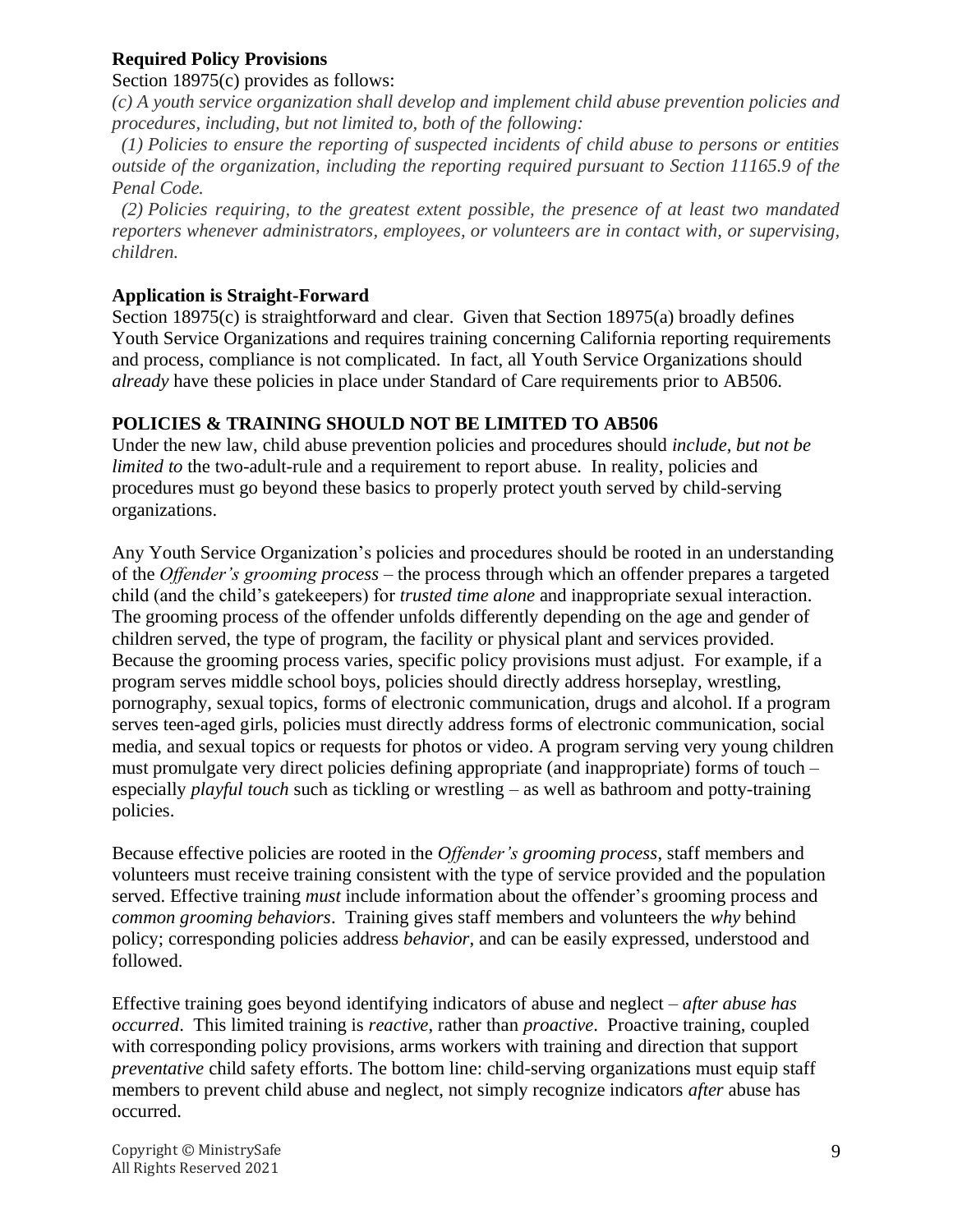#### **AN EFFECTIVE SAFETY SYSTEM**

One of the principle underlying purposes of AB506 is to prevent child sexual abuse in Youth Serving Organizations. The new law involves training, background checks and policies. An effective Safety System, however, requires more than just the presence of two adults who have received a training on abuse indicators and reporting.

#### **Five-Part Safety System**

The Abuse Prevention Systems' Five-Part Safety System includes:

- -Sexual Abuse Awareness Training
- -Skillful Screening Processes
- -Appropriate Criminal Background Check
- -Tailored Policies & Procedures
- -Systems for Monitoring and Oversight

MinistrySafe provides each Safety System element, with an online management system allowing child-serving organizations to deploy a sustainable system that tracks and archives Safety System data. *Learn more about [MinistrySafe](https://ministrysafe.com/) or the [MinistrySafe 5-Part Safety System.](https://ms.ministrysafe.com/steps/)*

#### **Child Abuse Prevention Training**

MinistrySafe provides professionally produced Child Abuse Prevention Training, including a California supplement designed to comply with AB506. The Training covers the following topics:

- -Forms of Child Maltreatment (sexual and physical abuse, neglect, bullying, emotional abuse) -Identifying Risk Indicators
- -Abuser Characteristics
- -The Offender's Grooming Process
- -Common Grooming Behaviors
- -Peer to Peer Sexual Abuse
- -Impact of Abuse on a Child
- -California Reporting Requirements
- -California Reporting Process

MinistrySafe also offers an online system to send, track and renew Child Abuse Prevention Training. To preview the Training or view the online management system, contact a MinistrySafe staff member at [Support@MinistrySafe.com.](mailto:Support@MinistrySafe.com)

#### **PROOF OF COMPLIANCE AVAILABLE TO INSURANCE CARRIERS**

Section 18975(d) provides:

*(d) Before writing liability insurance for a youth service organization in this state, an insurer may request information demonstrating compliance with this section from the youth service organization as a part of the insurer's loss control program.*

Section 18975(d) gives insurance carriers the right to seek proof of compliance before providing insurance coverage or renewal. Though an insurance carrier does not need to have legislative permission to request information regarding a Youth Service Organization's child safety efforts, the new legislation emphasizes this interaction to (1) encourage organizational compliance by suggesting a relationship between child safety efforts and access to ongoing insurance coverage; and (2) encourage insurance companies to use existing contractual leverage to condition coverage on compliance.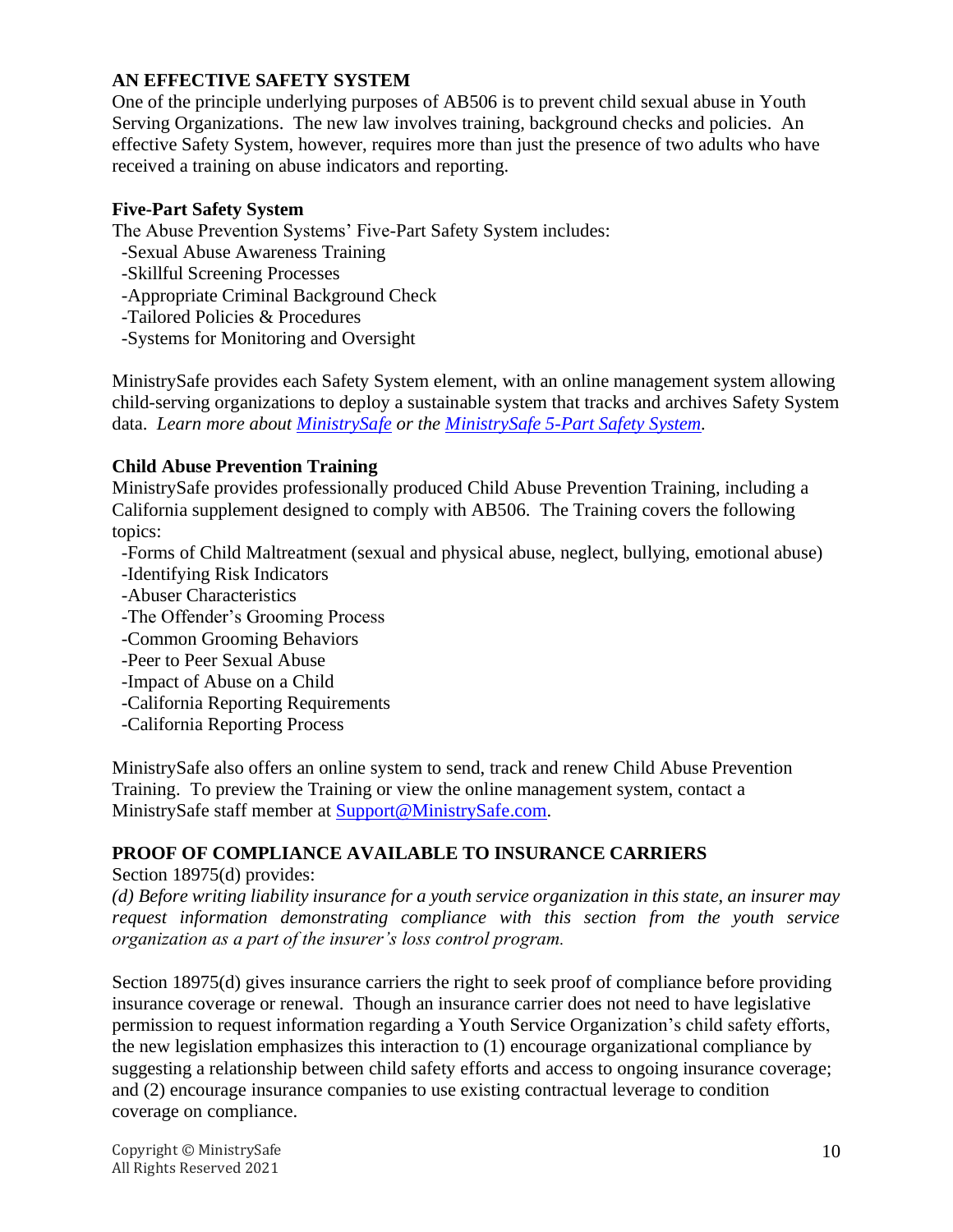#### **Legislative Provision Related to Insurance**

Section 18975(d) provides as follows:

*(d) Before writing liability insurance for a youth service organization in this state, an insurer may request information demonstrating compliance with this section from the youth service organization as a part of the insurer's loss control program.*

#### **Role of Insurance Carriers**

Most carriers providing coverages for the youth services marketplace are already requesting child protection information from child-serving organizations that far exceeds that which is required by AB506. In fact, the majority of carriers are conditioning coverage on proof of training, screening, criminal background checks, policies, reporting practices, and procedures and systems for documentation.

The role of the insurance industry is critically important because it can do what the legislature cannot do – *or at least chose not to do*. AB506 does not come with a compliance mechanism: no oversight agency or entity is identified. Whether an organization has complied with the requirements of AB506 will be revealed in the midst of crisis or when litigation ensues (like Boy Scouts of America). The California legislature could have created or named an oversight agency to enforce the requirements of AB506 through licensure or another proof-of-compliance mechanism. The legislature chose not to do so. Instead, the California legislature highlights insurance providers as the mechanism to show compliance as a business necessity: access to ongoing insurance coverage.

#### **SUMMARY**

Through AB506, the California legislature responded to an issue that hasn't been solved by civil litigation and stiffer criminal penalties, rightly focusing on the need for training, background checks and policies. Assembly Bill 506 creates a new Standard of Care, but the new law generates confusion rather than clarity and, to some degree, *lowers* the bar rather than raises it.

Many Youth Service Organizations are simply trying to understand 'what is required'. If California organizations simply comply with AB506, doing nothing further, effective prevention of abuse and neglect of children will not be served.

Notwithstanding the new law, insurance providers continue to seek resources and effective Safety Systems which protect children from abuse. The new law will, perhaps, embolden and encourage carriers to *require* effective child safety measures as a *condition* of writing or renewing insurance coverage.

**Kimberlee Norris** and **Gregory Love** *are partners in the Fort Worth, Texas law firm of [Love & Norris](http://lovenorris.com/) and founders of [Abuse Prevention Systems](http://abusepreventionsystems.com/) and [MinistrySafe,](http://ministrysafe.com/) providing child sexual abuse expertise and preventative protocols to organizations worldwide. After representing victims of child sexual abuse for more than three decades, Love and Norris saw recurring, predictable patterns in predatory behavior. Abuse Prevention Systems (APS) and MinistrySafe grew out of their desire to place proactive tools into the hands of child-serving professionals. Together, as Visiting Faculty at Dallas Theological Seminary, Love and Norris teach the only graduate-level course currently in existence dedicated exclusively to sexual abuse prevention.*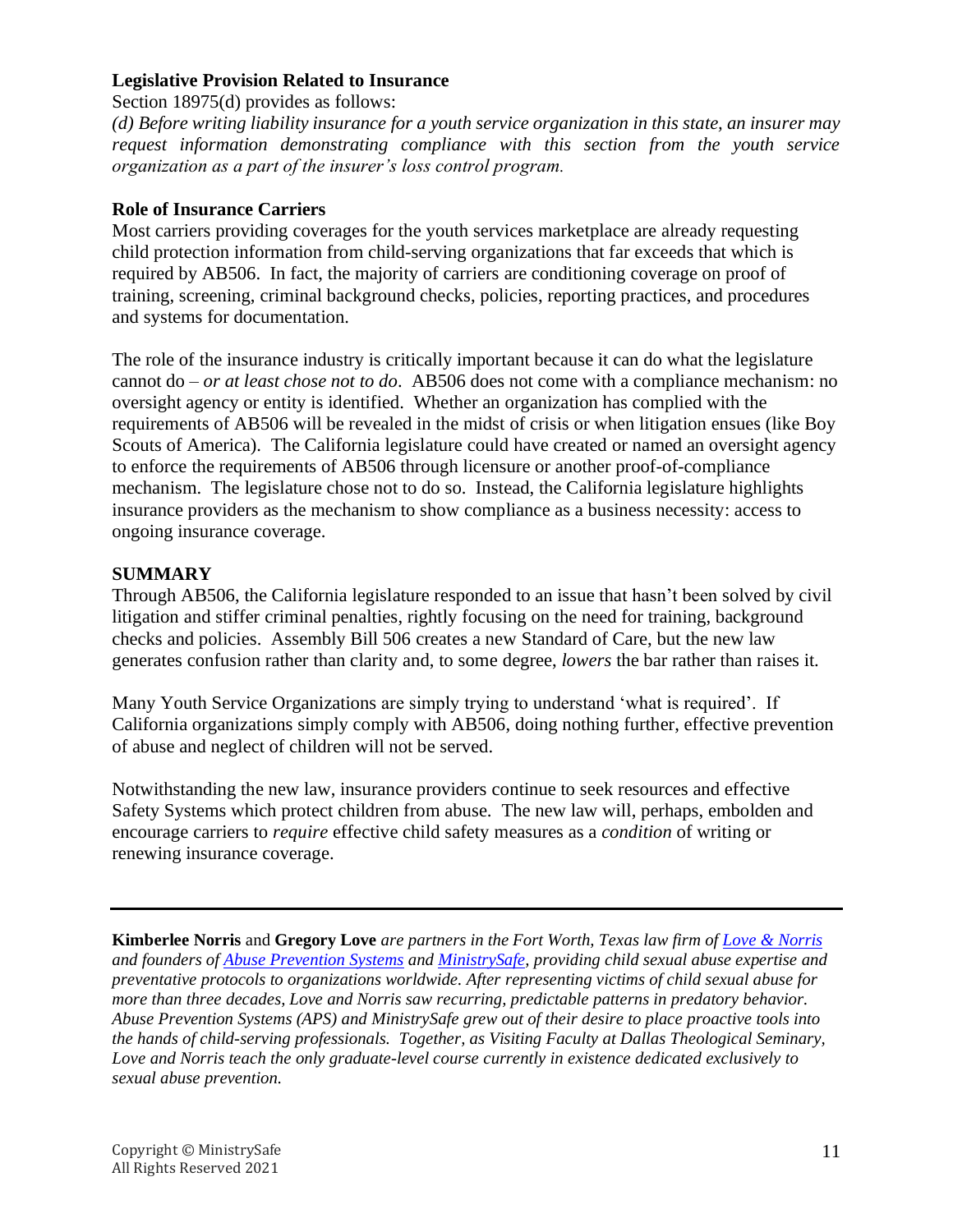# **APPENDIX A**

## California Penal Code - Section 11105.3 [highlights added]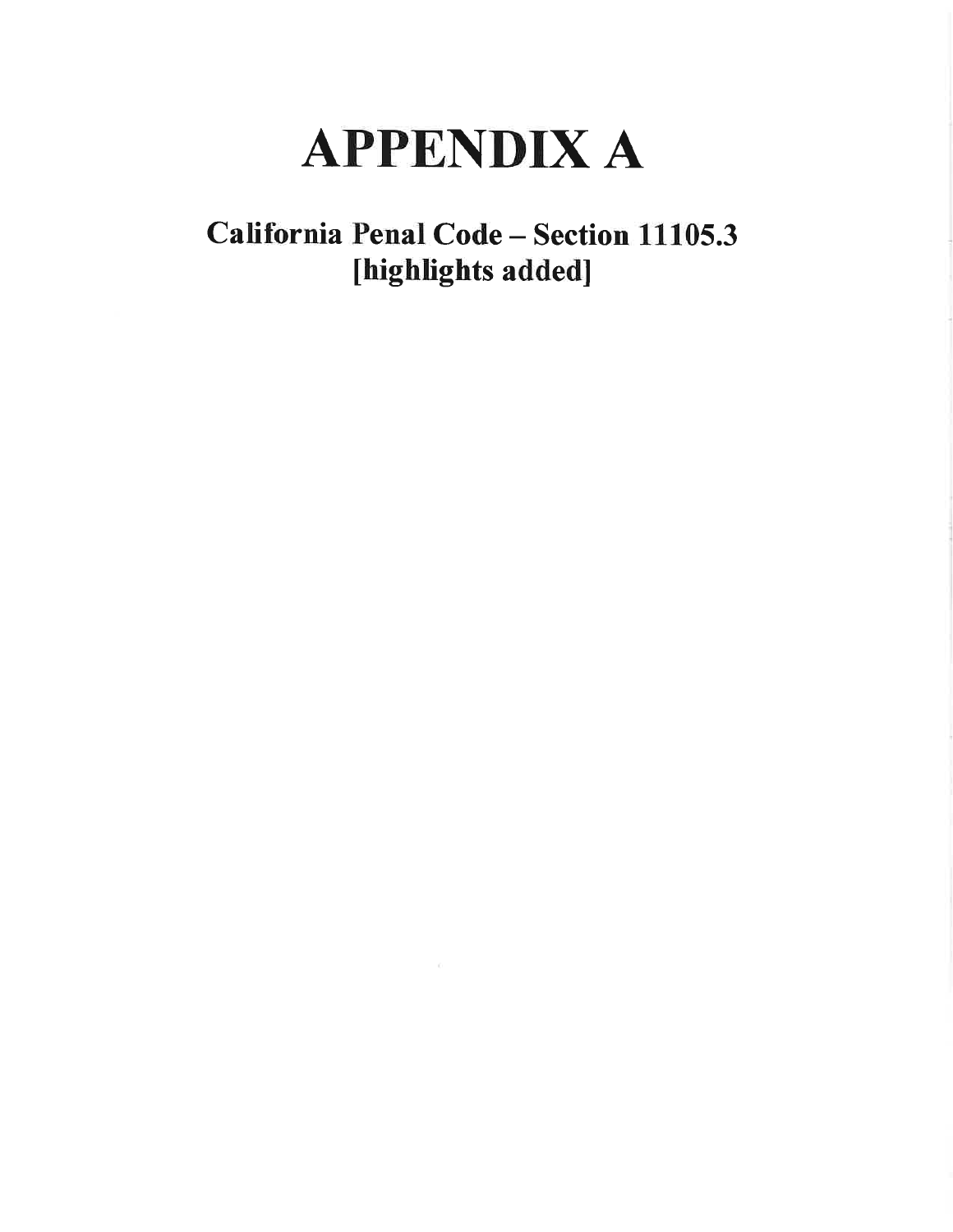#### PENAL CODE - PEN

PART 4. PREVENTION OF CRIMES AND APPREHENSION OF CRIMINALS [11006 - 14315] (Part 4 added by Stats. 1953, Ch. 1385.)

TITLE 1. INVESTIGATION AND CONTROL OF CRIMES AND CRIMINALS [11000 - 15986] (Title 1 added by Stats. 1953, Ch. 1385.)

#### **CHAPTER 1. Investigation, Identification, and Information Responsibilities of the** Department of Justice [11006 - 11144]

(Heading of Chapter 1 amended by Stats. 1972, Ch. 1377.)

#### ARTICLE 3. Criminal Identification and Statistics [11100 - 11112]

(Article 3 added by Stats. 1953, Ch. 1385.)

#### 11105.3.

(a) Notwithstanding any other law, a human resource agency or an employer may request from the Department of Justice records of all convictions or any arrest pending adjudication involving the offenses specified in subdivision (a) of Section 15660 of the Welfare and Institutions Code of a person who applies for a license, employment, or volunteer position, in which they would have supervisory or disciplinary power over a minor or any person under their care. The department shall furnish the information to the requesting employer and shall also send a copy of the information to the applicant.

(b) Any request for records under subdivision (a) shall include the applicant's fingerprints, which may be taken by the requester, and any other data specified by the department. The department shall not require the applicant's residence address for any request for records pursuant to subdivision (a). The request shall be on a form approved by the department, and the department may charge a fee to be paid by the employer, human resource agency, or applicant for the actual cost of processing the request. However, no fee shall be charged to a nonprofit organization. Requests received by the department for federal level criminal offender record information shall be forwarded to the Federal Bureau of Investigation by the department to be searched for any record of arrests or convictions.

(c) (1) When a request pursuant to this section reveals that a prospective employee or volunteer has been convicted of a violation or attempted violation of Section 220, 261.5, 262, 273a, 273d, or 273.5, or any sex offense listed in Section 290, except for the offense specified in subdivision (d) of Section 243.4, and where the agency or employer hires the prospective employee or volunteer, the agency or employer shall notify the parents or quardians of any minor who will be supervised or disciplined by the employee or volunteer. A conviction for a violation or attempted violation of an offense committed outside the State of California shall be included in this notice if the offense would have been a crime specified in this subdivision if committed in California. The notice shall be given to the parents or guardians with whom the child resides, and shall be given at least 10 days prior to the day that the employee or volunteer begins their duties or tasks. Notwithstanding any other law, any person who conveys or receives information in good faith and in conformity with this section is exempt from prosecution under Section 11142 or 11143 for that conveying or receiving of information. Notwithstanding subdivision (d), the notification requirements of this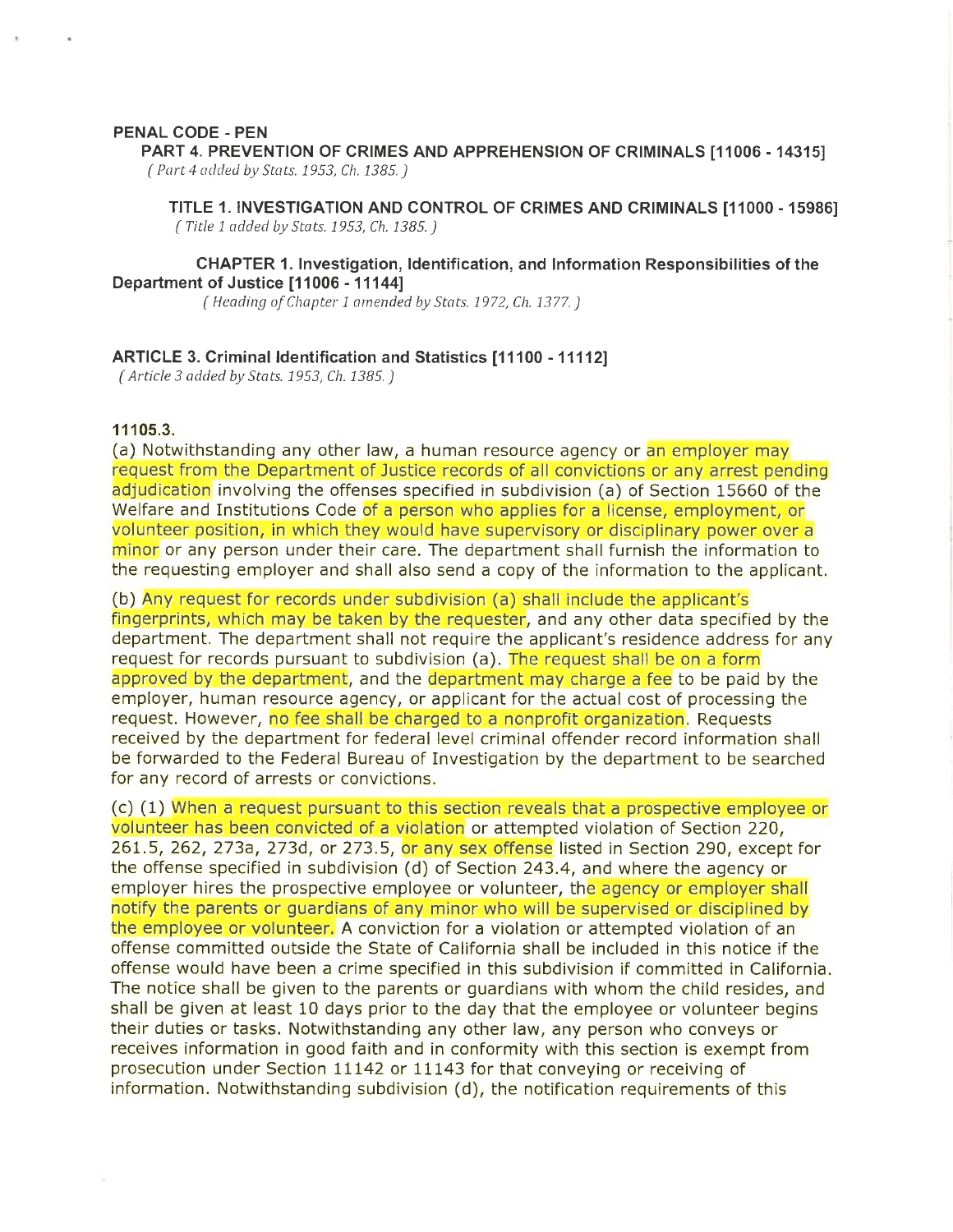subdivision shall apply as an additional requirement of any other provision of law requiring criminal record access or dissemination of criminal history information.

(2) The notification requirement pursuant to paragraph (1) shall not apply to a misdemeanor conviction for violating Section 261.5 or to a conviction for violating Section 262 or 273.5. Nothing in this paragraph shall preclude an employer from requesting records of convictions for violating Section 261.5, 262, or 273.5 from the Department of Justice pursuant to this section.

(d) Nothing in this section supersedes any law requiring criminal record access or dissemination of criminal history information. In any conflict with another statute. dissemination of criminal history information shall be pursuant to the mandatory statute. This subdivision applies to, but is not limited to, requirements pursuant to Article 1 (commencing with Section 1500) of Chapter 3 of, and Chapter 3.2 (commencing with Section 1569) and Chapter 3.4 (commencing with Section 1596.70) of, Division 2 of, and Section 1522 of, the Health and Safety Code, and Sections 8712, 8811, and 8908 of the Family Code, and Section 16519.5 of the Welfare and **Institutions Code.** 

(e) The department may adopt regulations to implement the provisions of this section as necessary.

(f) As used in this section, "employer" means any nonprofit corporation or other organization specified by the Attorney General that employs or uses the services of volunteers in positions in which the volunteer or employee has supervisory or disciplinary power over a child or children.

(g) As used in this section, "human resource agency" means a public or private entity, excluding any agency responsible for licensing of facilities pursuant to the California Community Care Facilities Act (Chapter 3 (commencing with Section 1500)), the California Residential Care Facilities for the Elderly Act (Chapter 3.2 (commencing with Section 1569)), Chapter 3.01 (commencing with Section 1568.01), and the California Child Day Care Facilities Act (Chapter 3.4 (commencing with Section 1596.70)) of Division 2 of the Health and Safety Code, responsible for determining the character and fitness of a person who is:

(1) Applying for a license, employment, or as a volunteer within the human services field that involves the care and security of children, the elderly, the handicapped, or the mentally impaired.

(2) Applying to be a volunteer who transports individuals impaired by drugs or alcohol.

(3) Applying to adopt a child or to be a foster parent.

(h) Except as provided in subdivision (c), any criminal history information obtained pursuant to this section is confidential and no recipient shall disclose its contents other than for the purpose for which it was acquired.

(i) As used in this subdivision, "community youth athletic program" means an employer having as its primary purpose the promotion or provision of athletic activities for youth under 18 years of age.

(j) A community youth athletic program, as defined in subdivision (i), may request state and federal level criminal history information pursuant to subdivision (a) for a volunteer coach or hired coach candidate. The director of the community youth athletic program shall be the custodian of records.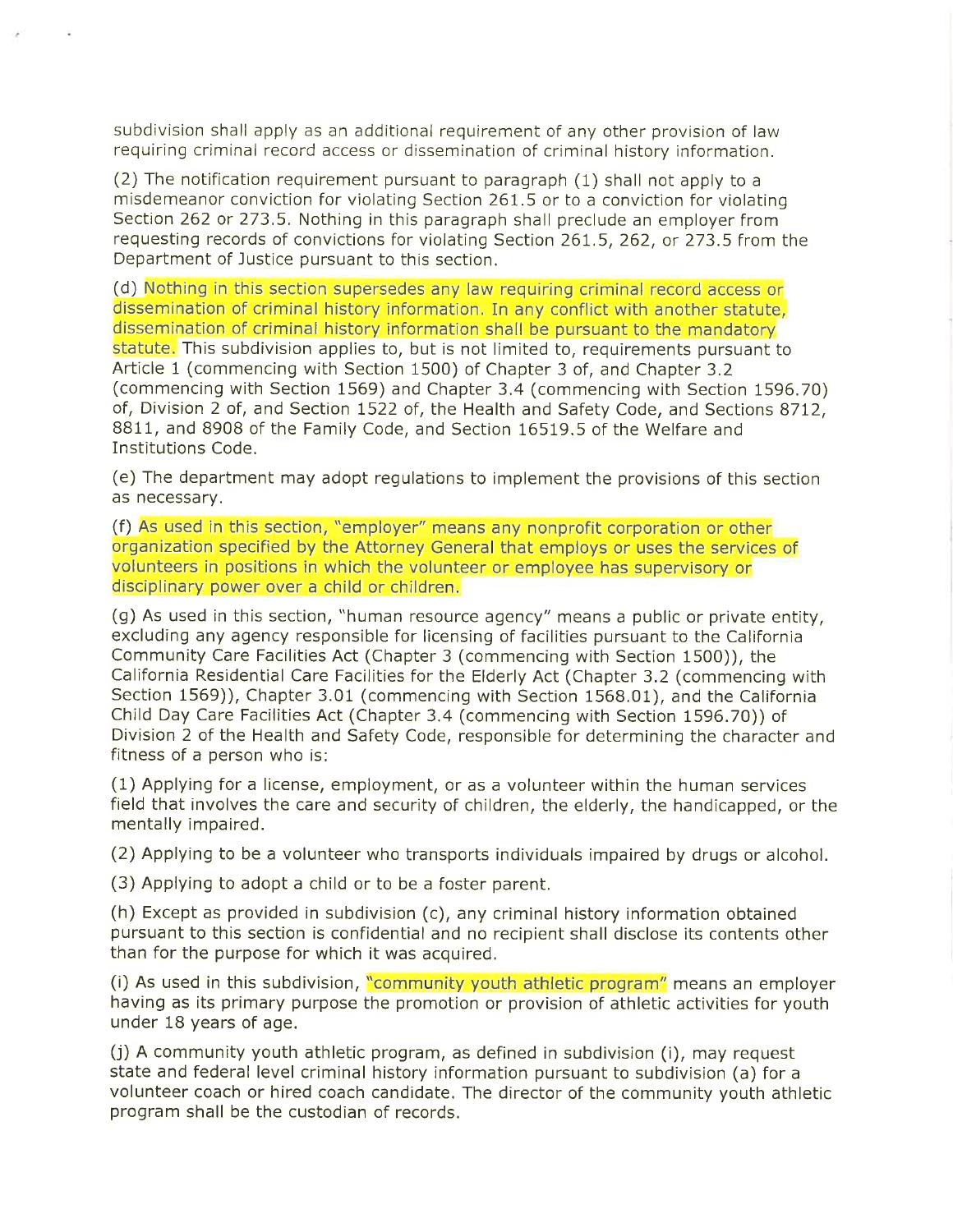(k) The community youth athletic program may request from the Department of Justice subsequent arrest notification service, as provided in Section 11105.2, for a volunteer coach or a hired coach candidate.

(I) Compliance with this section does not remove or limit the liability of a mandated reporter pursuant to Section 11166.

(Amended by Stats. 2020, Ch. 191, Sec. 2. (SB 905) Effective January 1, 2021.)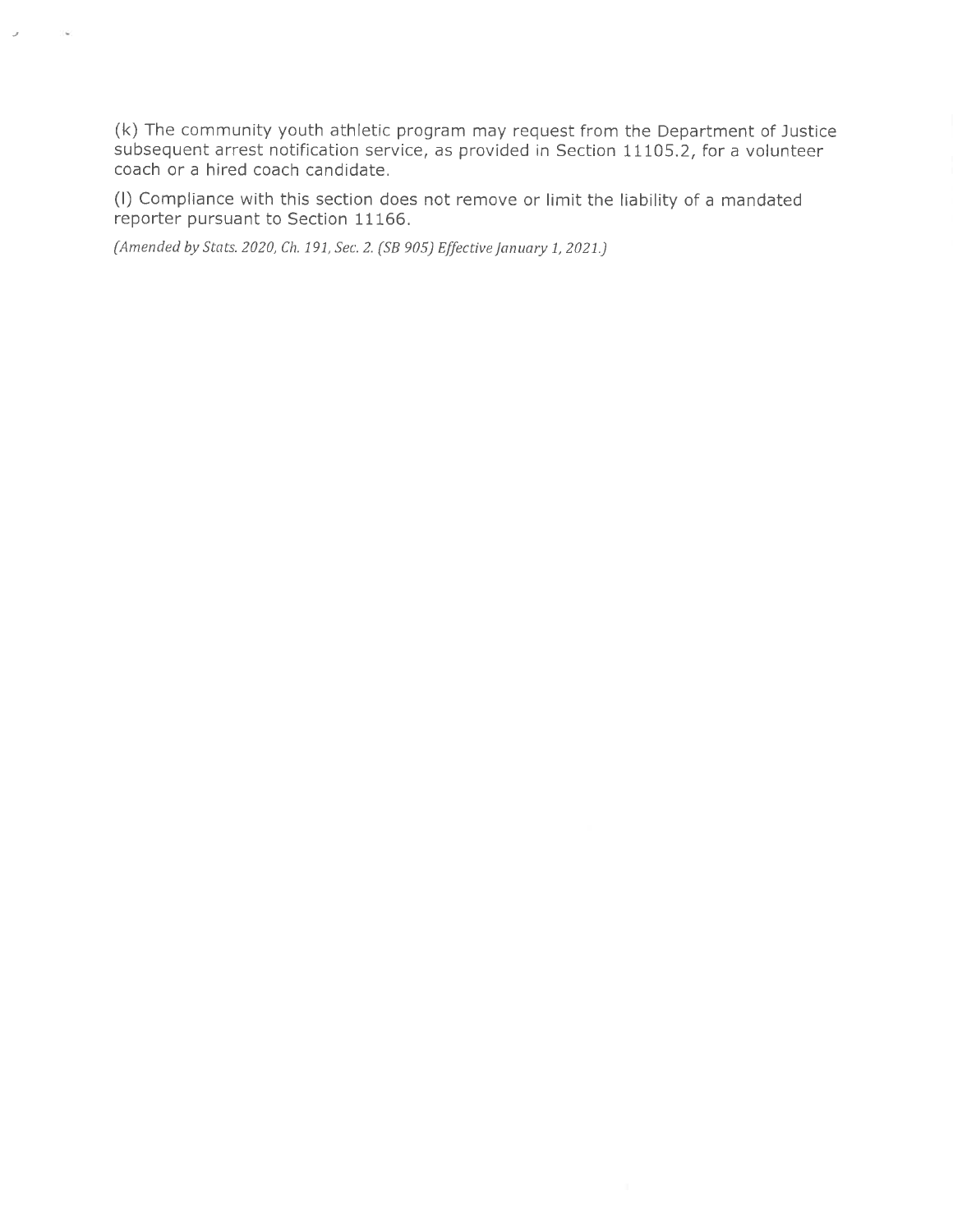# **APPENDIX B**

**Live Scan Application Form**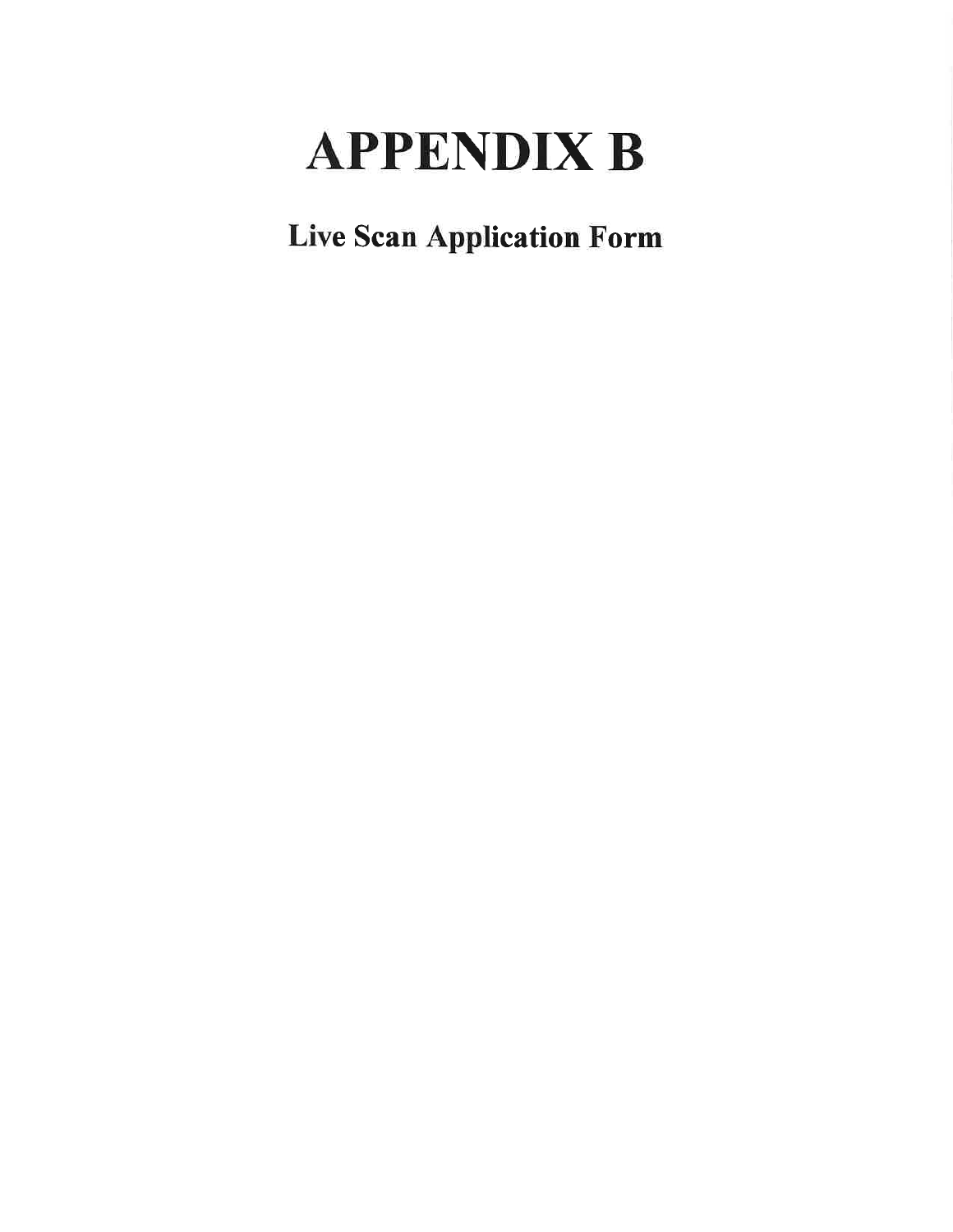STATE OF CALIFORNIA BCIA 8016<br>(Rev 04/2020)



**Transmitting Agency** 

LSID

Print Form **Reset Form** 

### **REQUEST FOR LIVE SCAN SERVICE**

| <b>Applicant Submission</b>                                                                                                  |                                                                                                                                        |
|------------------------------------------------------------------------------------------------------------------------------|----------------------------------------------------------------------------------------------------------------------------------------|
| ORI (Code assigned by DOJ)                                                                                                   | <b>Authorized Applicant Type</b>                                                                                                       |
| Type of License/Certification/Permit OR Working Title (Maximum 30 characters - if assigned by DOJ, use exact title assigned) |                                                                                                                                        |
| Contributing Agency Information:                                                                                             |                                                                                                                                        |
| Agency Authorized to Receive Criminal Record Information                                                                     | Mail Code (five-digit code assigned by DOJ)                                                                                            |
| Street Address or P.O. Box                                                                                                   | Contact Name (mandatory for all school submissions)                                                                                    |
| City<br><b>State</b><br>ZIP Code                                                                                             | <b>Contact Telephone Number</b>                                                                                                        |
| Applicant Information:                                                                                                       |                                                                                                                                        |
| Last Name                                                                                                                    | Suffix<br><b>First Name</b><br>Middle Initial                                                                                          |
| Other Name: (AKA or Alias)                                                                                                   |                                                                                                                                        |
| Last Name                                                                                                                    | <b>First Name</b><br>Suffix                                                                                                            |
| Sex<br>Male<br>Female<br>Date of Birth                                                                                       | <b>Driver's License Number</b><br>Billing                                                                                              |
| <b>Height</b><br>Weight<br>Eye Color<br><b>Hair Color</b>                                                                    | Number<br>(Agency Billing Number)                                                                                                      |
| Place of Birth (State or Country)<br><b>Social Security Number</b>                                                           | Misc.<br>Number                                                                                                                        |
|                                                                                                                              | (Other Identification Number)                                                                                                          |
| Home<br>Street Address or P.O. Box<br>Address                                                                                | City<br>State<br>ZIP Code                                                                                                              |
|                                                                                                                              | I have received and read the included Privacy Notice, Privacy Act Statement, and Applicant's Privacy Rights.                           |
| <b>Applicant Signature</b>                                                                                                   | Date                                                                                                                                   |
| Your Number:                                                                                                                 | <b>DOJ</b><br>FBI<br>Level of Service:                                                                                                 |
| OCA Number (Agency Identifying Number)                                                                                       | (If the Level of Service indicates FBI, the fingerprints will be used to check the<br>criminal history record information of the FBI.) |
| If re-submission, list original ATI number:<br>Original ATI Number<br>(Must provide proof of rejection)                      |                                                                                                                                        |
| Employer (Additional response for agencies specified by statute):                                                            |                                                                                                                                        |
| <b>Employer Name</b>                                                                                                         |                                                                                                                                        |
| Street Address or P.O. Box                                                                                                   | Telephone Number (optional)                                                                                                            |
| $\overline{\phantom{0}}$<br>City<br><b>State</b>                                                                             | ZIP Code<br>Mail Code (five digit code assigned by DOJ)                                                                                |
| Live Scan Transaction Completed By:                                                                                          |                                                                                                                                        |
| Name of Operator                                                                                                             | Date                                                                                                                                   |

ATI Number

Amount Collected/Billed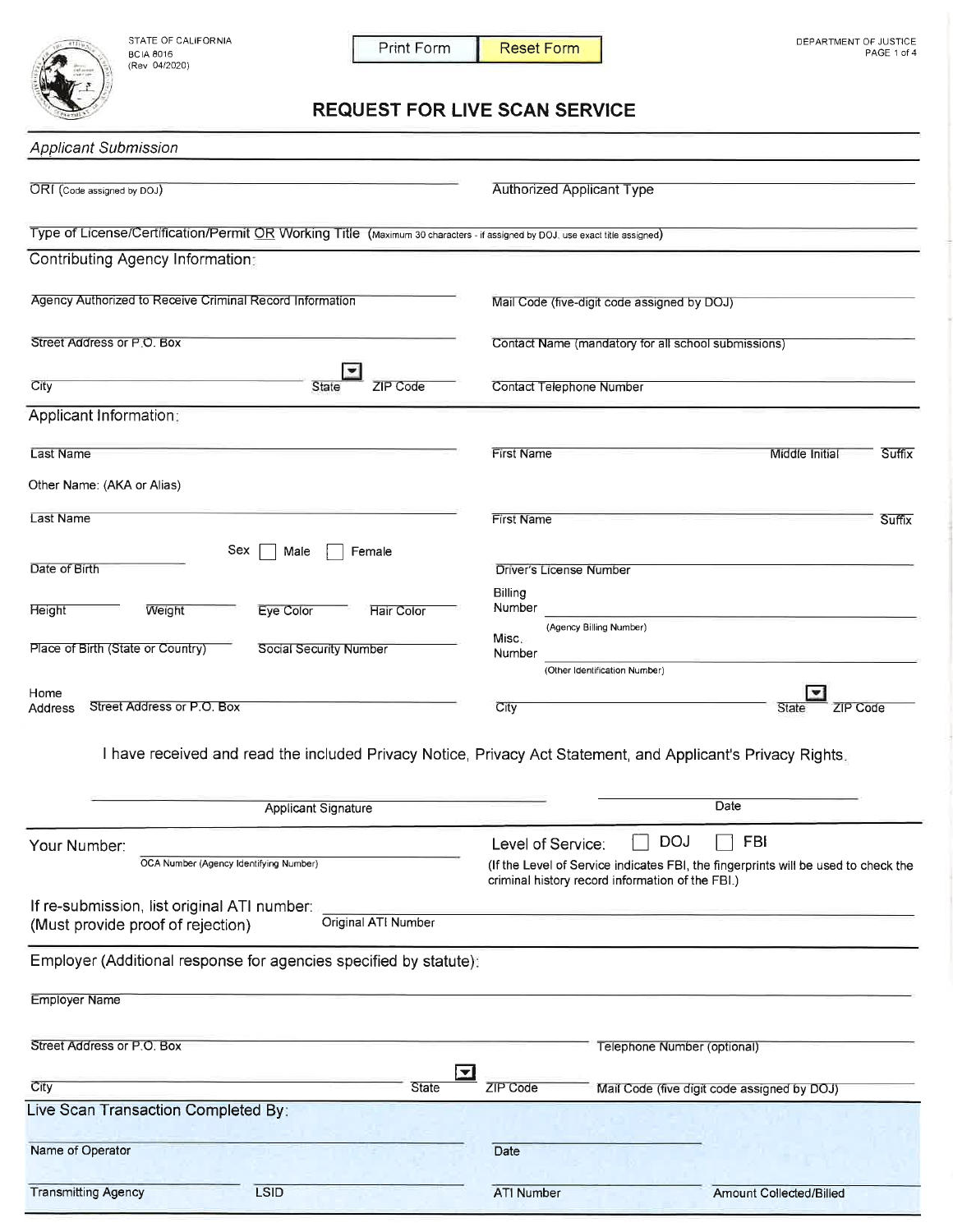

#### **Privacy Notice**

As Required by Civil Code § 1798.17

Collection and Use of Personal Information. The California Justice Information Services (CJIS) Division in the Department of Justice (DOJ) collects the information requested on this form as authorized by Business and Professions Code sections 4600-4621, 7574-7574.16, 26050-26059, 11340-11346, and 22440-22449; Penal Code sections 11100-11112, and 11077.1; Health and Safety Code sections 1522. 1416.20-1416.50, 1569.10-1569.24, 1596.80-1596.879, 1725-1742, and 18050-18055; Family Code sections 8700-87200, 8800-8823, and 8900-8925; Financial Code sections 1300-1301, 22100-22112. 17200-17215, and 28122-28124; Education Code sections 44330-44355; Welfare and Institutions Code sections 9710-9719.5, 14043-14045, 4684-4689.8, and 16500-16523.1; and other various state statutes and regulations. The CJIS Division uses this information to process requests of authorized entities that want to obtain information as to the existence and content of a record of state or federal convictions to help determine suitability for employment, or volunteer work with children, elderly, or disabled; or for adoption or purposes of a license, certification, or permit. In addition, any personal information collected by state agencies is subject to the limitations in the Information Practices Act and state policy. The DOJ's general privacy policy is available at http://oag.ca.gov/privacy-policy.

Providing Personal Information. All the personal information requested in the form must be provided. Failure to provide all the necessary information will result in delays and/or the rejection of your request.

Access to Your Information. You may review the records maintained by the CJIS Division in the DOJ that contain your personal information, as permitted by the Information Practices Act. See below for contact information.

Possible Disclosure of Personal Information. In order to process applications pertaining to Live Scan service to help determine the suitability of a person applying for a license, employment, or a volunteer position working with children, the elderly, or the disabled, we may need to share the information you give us with authorized applicant agencies.

The information you provide may also be disclosed in the following circumstances:

- With other persons or agencies where necessary to perform their legal duties, and their use of your information is compatible and complies with state law, such as for investigations or for licensing, certification, or regulatory purposes.
- . To another government agency as required by state or federal law.

Contact Information. For questions about this notice or access to your records, you may contact the Associate Governmental Program Analyst at the DOJ's Keeper of Records at (916) 210-3310, by email at keeperofrecords@doj.ca.gov, or by mail at:

> Department of Justice Bureau of Criminal Information & Analysis **Keeper of Records** P.O. Box 903417 Sacramento, CA 94203-4170